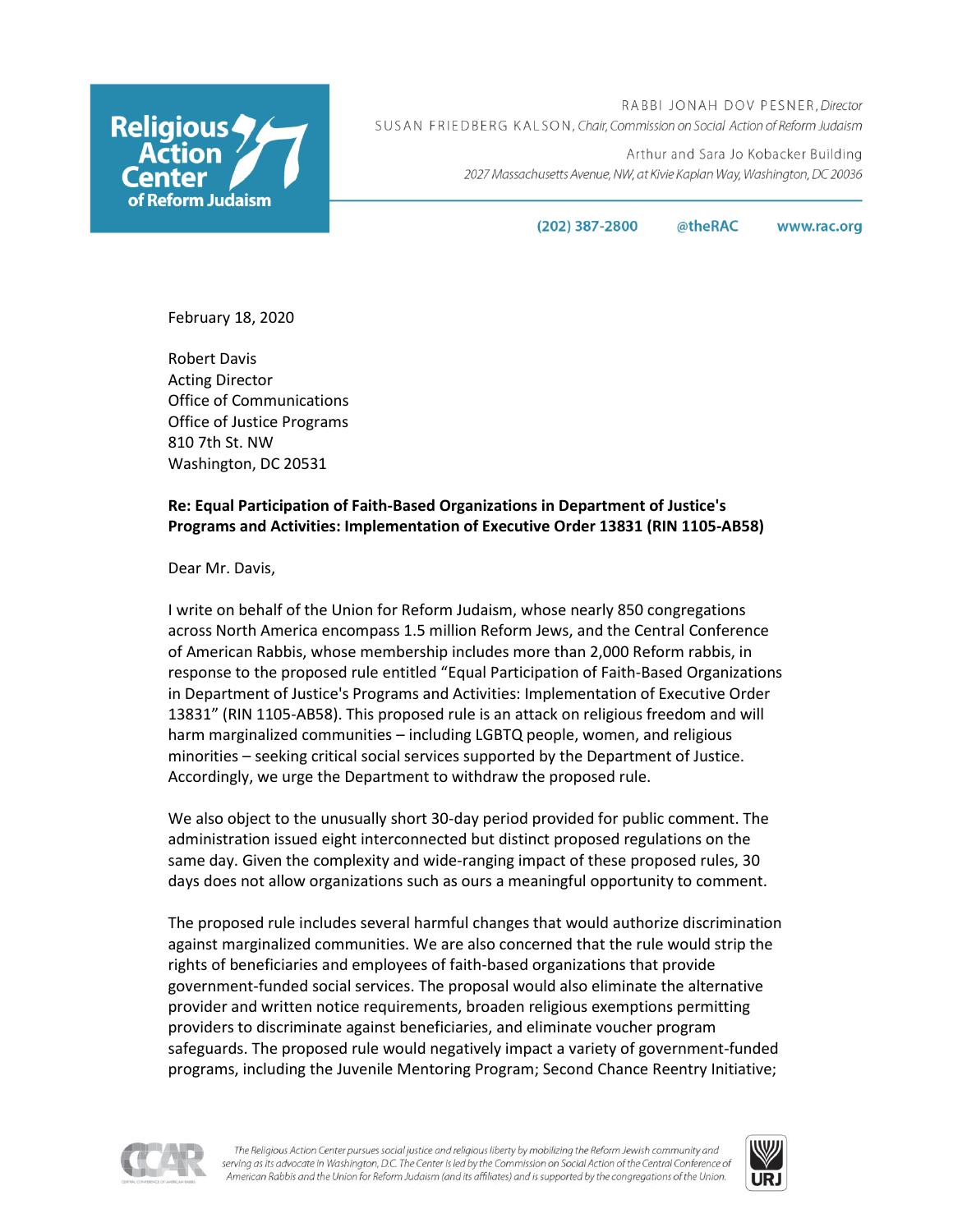

grantee programs to support human trafficking victims; and transition housing assistance grants for victims of domestic violence, dating violence, sexual assault, and stalking.

## **Impact of Eliminating the Alternative Provider and Written Notice Requirements**

This proposed rule would eliminate an existing requirement that providers refer beneficiaries who are uncomfortable accessing services at a religious provider to an alternative provider. Although religious social service organizations receiving government funding must offer only secular content, individuals may still feel uncomfortable obtaining services at certain providers and may wish to be referred elsewhere. By removing the alternative provider requirement, the proposed rule places a burden upon beneficiaries to identify alternative providers, which might result in beneficiaries being unable to access services at all. In light of other provisions within the proposed rule expanding religious exemptions and eliminating the requirement for secular alternatives, the alternative provider requirement is even more critical.

The proposed rule would also eliminate the requirement that social service providers inform beneficiaries of their religious freedom rights. Current regulations stipulate that a provider may not discriminate against beneficiaries based on their religion or coerce beneficiaries to participate in religious activities. Without appropriate notice, beneficiaries may not understand or be able to exercise their rights and may be vulnerable to proselytization, coercion, or discrimination without recourse. The written notice requirement imposes minimal administrative burden for providers; it should be preserved. Providers must prioritize the rights and well-being of their beneficiaries.

## **Impact of Expanding Religious Exemptions and Discrimination Against Beneficiaries**

In addition to allowing faith-based providers to discriminate in employment practices, the proposed rule would allow discrimination against beneficiaries through multiple provisions expanding religious exemptions and creating new accommodations for religious providers. The proposed rule would also add special notices to grant announcements and awards informing faith-based organizations that they can seek addition religious exemptions from federal laws and regulations governing the program. Such notices actively encourage discrimination against religious minorities, LGBTQ people, and women, whom providers may consider to be in violation of their religious beliefs. For example, a formerly incarcerated unmarried pregnant woman might be refused access to a Second Chance Reentry Initiative program and may not be referred to an alternative provider who could help her re-enter society after release from prison.

## **Impact of Eliminating Voucher Safeguards**

Finally, the proposed rule eliminates critical safeguards within voucher programs. Even while people may use vouchers for religious programs, current regulations stipulate that